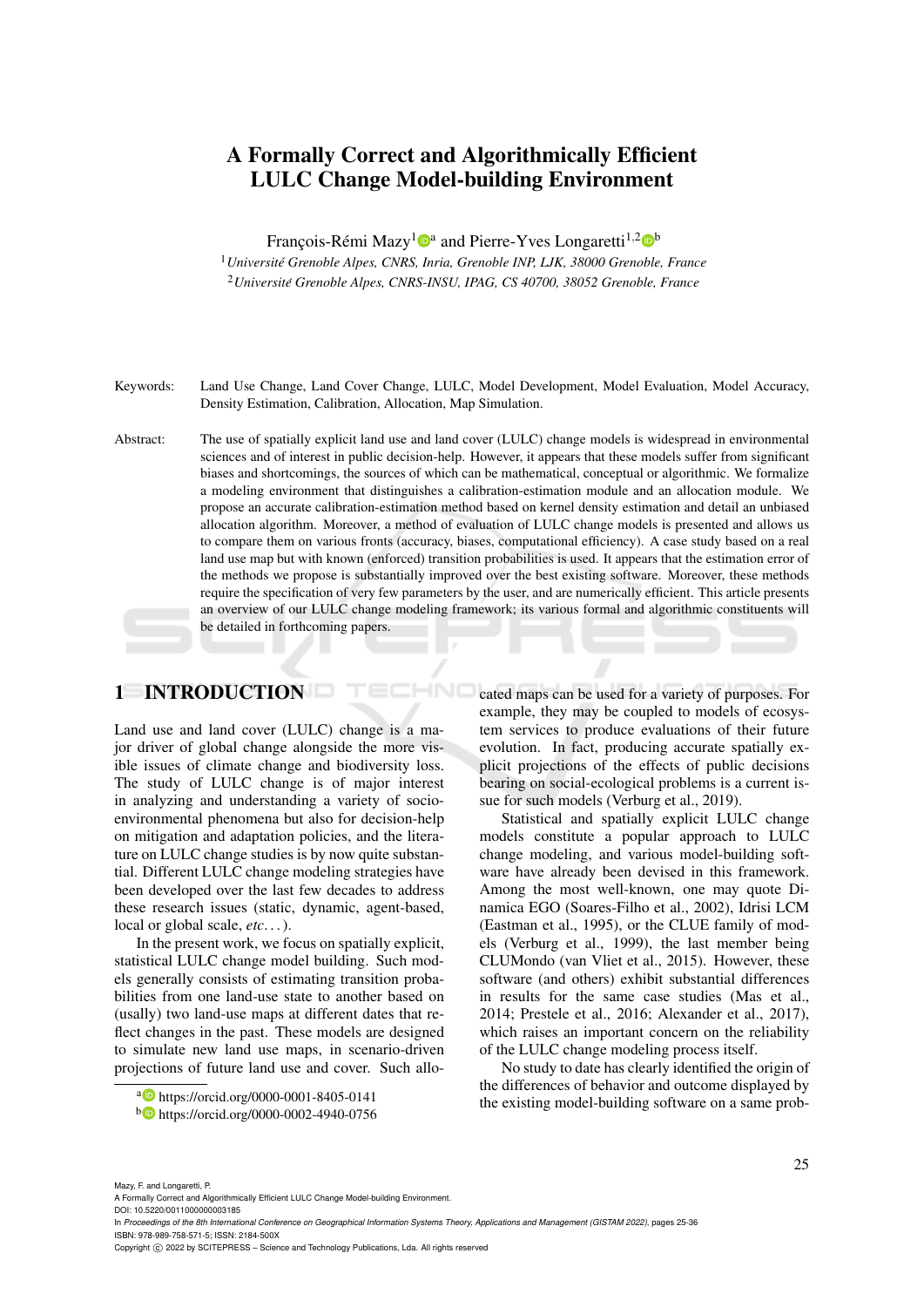

Figure 1: General architecture of a spatially explicit statistical LULC change model.

lem, let alone proposed a formally correct theoretical framework for this type of LULC change modeling. Moreover, comparing different LULC change models on their spatial outcomes is a poorly mastered operation in the literature (van Vliet et al., 2016) and more precise evaluation methods are needed. Nevertheless, as will be illustrated in the course of this work for the three modeling environment just mentioned, these discrepancies can be traced to differences in the formal and algorithmic choices made in their elaboration. In fact, quite a few of these choices were made without paying sufficient attention to the constraints imposed by a correct *ab initio* formal investigation of the probabilistic foundation of the problem, leading to a number of errors and biases.

More precisely, we address these issue by focusing successively on the calibration-estimation and allocation processes in order to propose a fully formalized and conceptually correct foundation for statistical spatially explicit LULC change analyses. We also provide efficient and bias-free algorithmic implementations of these processes, which constitute the core of this approach to LULC change model-building. The present work illustrates some of our main results on these two fronts. A detailed exposition of the underlying formal analyses and algorithmic implementations will be given in forthcoming dedicated papers. The first one will formalize in a rigorous ways statistical LULC changes by groups of contiguous pixels (patches), starting from the more common pixel by pixel probability distributions, and introduce an allocation algorithm to this effect, that will be explicitly shown to be bias-free. The second one will be dedicated to the calibration and estimation of probability transitions. Finally, the last article will provide a systematic method of identification and a systematic analysis of the biases present in the software mentioned above.

This paper is organized as follows. The typical

structure of statistical spatially explicit LULC change models is recalled in section 2. Next, a new and accurate calibration-estimation method and an unbiased allocation methods are briefly overviewed in section 3. We then propose an evaluation method for LULC change models that allows us to compare their results and performances; the most salient features are described in section 4. The next section introduces a case study to illustrate the methods of the previous sections, and presents some of our results (section 5). Finally, the last section summarizes these findings along with other important results on these issues that will be established in our forthcoming papers on the topic.

We assume that a number of preliminary modeling choices are made prior to the comparison of performances mentioned right above: elaboration of the LUC typology, choice of explanatory variables, and choice of the discretization (pixel) scale. Thus, we exclude from the perimeter of our analysis the obvious influence of these choices on the results (García- $\hat{A}$ lvarez et al., 2019).

# 2 LULC CHANGE MODEL ARCHITECTURE

Spatially explicit statistical LULC change models are generally (but not always) organized around two main modules: calibration-estimation, and allocation (Fig. 1). This allows us to investigate in turn their underlying logic, formal foundation and algorithmic implementation.

### 2.1 Calibration-estimation Module

We start from two raster (i.e., pixelized) LULC maps at two different dates  $t_0$  and  $t_1$  as well as maps of the *d* explanatory variables of interest, characterizing LULC changes (e.g., altitude, distance to the roads, *etc*. . . ). Pixel sizes can vary from a few meters to a few tens of kilometers depending on case studies; the largest maps may involve tens of millions of pixels. The dates  $t_0$  and  $t_1$  differ typically by a few years.

Although changes occur in patches of contiguous pixels, the calibration-estimation process focuses on individual pixel probability distributions; patches are then produced on this basis in the allocation module. Pixels undergo a change from land use *u* to land use *v*. Each pixel *i* is characterized by a collection (vector or tuple) z*<sup>i</sup>* of values of the *d* explanatory variables. The transition probability distribution must be evaluated for all possible explanatory variables combinations y present in the calibration maps, including those which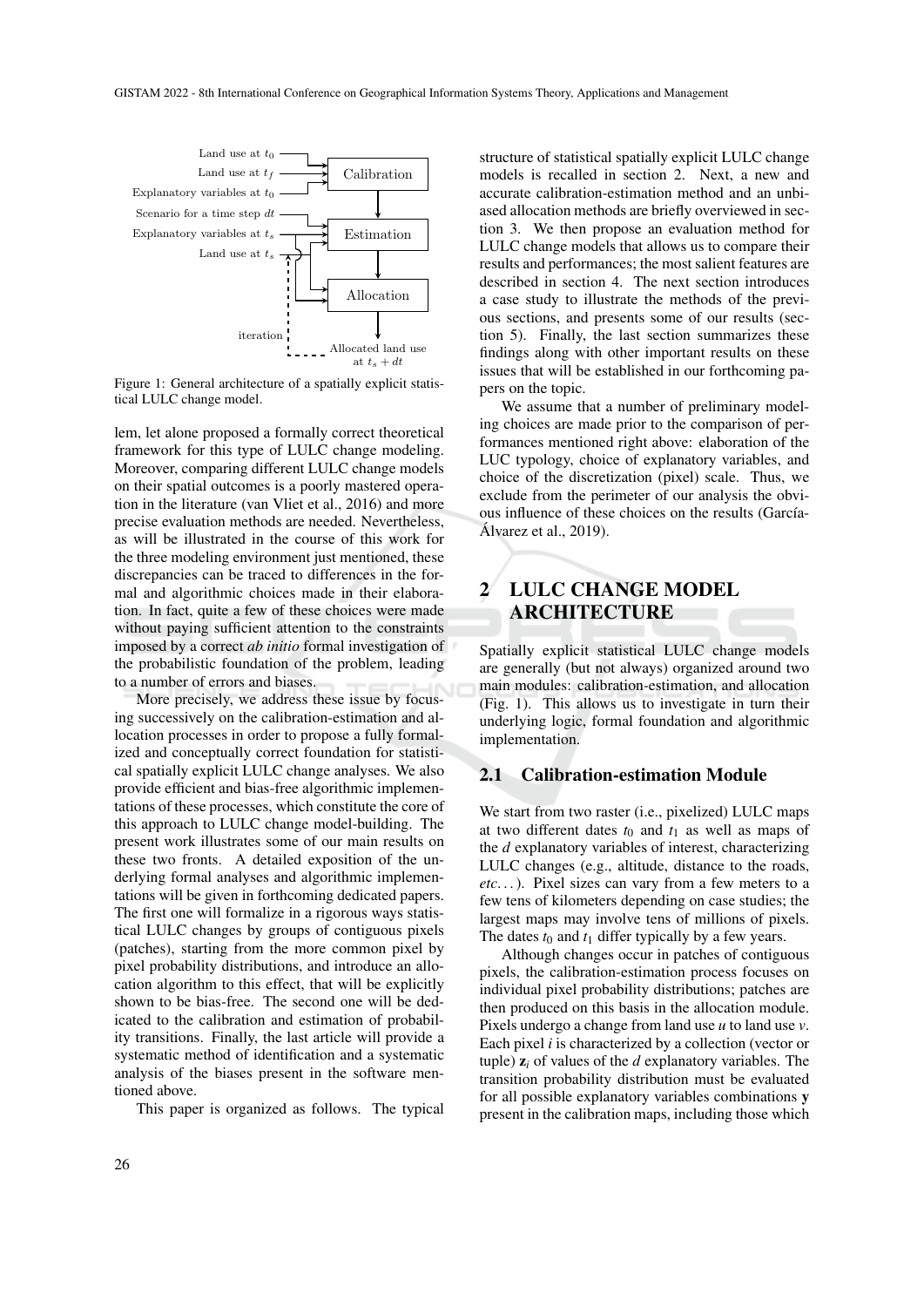were not observed to undergo a transition but may be expected to in the future. To this effect, one needs to evaluate the conditional pixel transition probability  $P(v|u, y)$ . This involves a form of interpolation in explanatory variable space, called estimation (Fig. 1).

### 2.2 Allocation Module

A new land use map is simulated from an initial one (possibly different from the calibration maps), from the explanatory variables (when needed) and from the probability of land use change maps for each possible LULC state change (Fig. 1). Allocations are made in groups of contiguous pixels (patches). The process involves a sampling algorithm and attributes a possible new LULC state on the basis of the associated transition probability distribution and some patches constraints. The map obtained in this way is a particular instantiation of this probability distribution; many others could have been produced for the same time step, and all such maps are statistically equivalent, except for statistical noise. This point is usually ignored in existing model-building environments, although it is crucial to identify errors and biases, as will be discussed later on. The details of our patch construction method are involved but not critical for software performance comparison (both in terms of accuracy and execution time) and will therefore not be presented here.

In the process the user provides a transition matrix that characterizes the rates of change per time step between each land use state, and characterized by an overall probability  $P(v|u)$  for all possible LULC initial and final states  $u, v$ . This matrix is usually specified through scenarios.

## 2.3 Existing LULC Change Model-building Environments

In the present work we focus on three of the most widely used software (van Vliet et al., 2016): Dinamica EGO, Idrisi LCM and CLUMondo. Our objective is to contrast their performances (accuracy and computational efficiency) to the modeling strategy and algorithmic implementation we propose in the next section.

Dinamica EGO fits reasonably well in the archetypal structure of Fig. 1. Transition probabilities are usually estimated from the use of weights of evidence, applied after binning the user-defined explanatory variables (Soares-Filho et al., 2002). This binning step requires to specify a number of parameters, which turn out to have a very strong impact on the obtained results. Moreover, this method of estimat- ing transition probabilities is based on the strong assumption of statistical independence of the explanatory variables; it turns out that even modest amounts of cross-correlation between these variables may lead to non negligible errors in the estimated transition probabilities. This software implements an allocation method relying on a pixel pre-selection process (pruning), implemented to reduce computational time); such pruning also produces significant biases in the results.

Idrisi LCM (Eastman et al., 1995) also implements a calibration/allocation architecture, while leaving the user with less control on modeling choices than Dinamica EGO. This strategy is adopted on purpose, in order for users with little expertise to nevertheless be able to implement a LULC change model. The particular LCM version we have used is the one bundled in Idrisi Selva. This software proposes different models for estimating transition probabilities: logistic regression (LCM LR), SimWeight (LCM SW) and Multi-Layer Perceptron (LCM MLP). The LCM allocation module is very simple and deterministic, as the allocation algorithm implemented in this software essentially ignores the statistical nature of the process. This results in simple but strongly biased allocation rules.

Finally, the CLUE family of software (Verburg et al., 1999), the latest of which is CLUMondo (van Vliet et al., 2015), chooses to estimate the probabilities of change from a single land use map, from which it defines transition probabilities through a logistic regression on all explanatory variables. Also, CLU-Mondo does not allow the modeler to access its allocation module independently.

# 3 CLUMPY: A NEW LULC CHANGE MODEL-BUILDING ENVIRONMENT

We present here in a succinct manner the methods used in our calibration-estimation and allocation modules. The closest analog in the existing model-building environments is Dinamica EGO. The main differences come from our more sophisticated but more accurate and efficient calibration-estimation method, our demonstrably error- and bias-free allocation method, and significantly more efficient algorithms leading to substantial gains in computation time in large problems.

These modules constitute the core of our modelbuilding environment, called CLUMPY (Comprehensive Land Use Model in Python).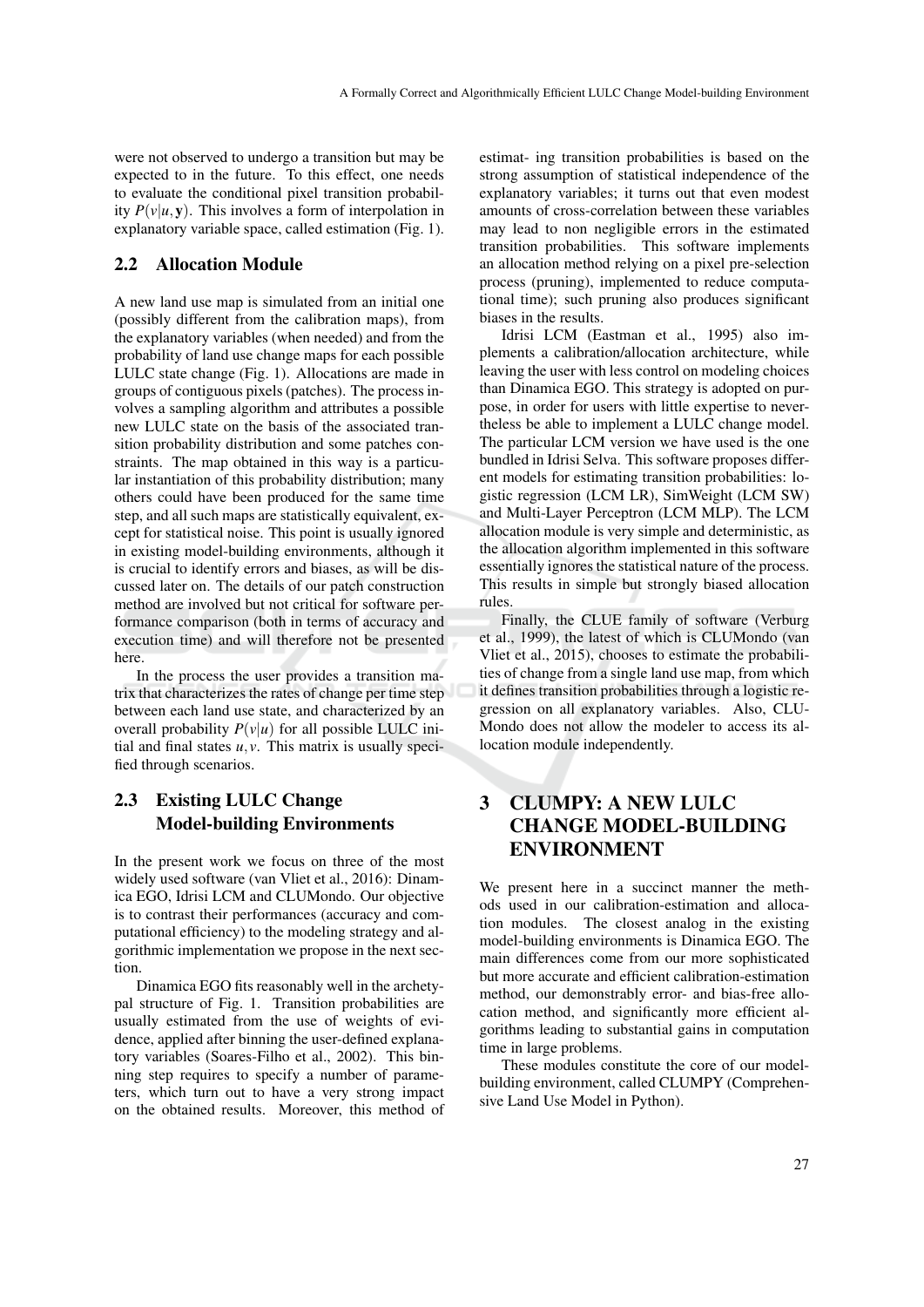### 3.1 Calibration-estimation

#### 3.1.1 Bayes Rule

The probability of transition from land use *u* to land use *v* of a pixel characterized by the *d*-tuple of explanatory variables **y** is noted  $P(v|u, y)$ . This notation emphasizes the fact that this probability is conditioned by the knowledge of the values of *u* and y. Bayes rule allows us to express this probability in a more convenient way for calibration purposes:

$$
P(v|u, \mathbf{y}) = P(v|u) \frac{p(\mathbf{y}|u, v)}{p(\mathbf{y}|u)}.
$$
 (1)

The various factors on the right-hand side member are defined as follows.  $P(v|u)$  is the global transition probability, specified by a scenario provided by the user. This quantity can also be computed directly from the observed transitions between the calibration maps at times  $t_0$  and  $t_1$ . Next,  $p(y|u)$  is a conditional probability density. We use probability densities because explanatory variables are usually continuous quantities, and we do not bin them in the end, in order to produce a more accurate calibration procedure. By definition  $p(y|u)dy$  is the probability of observing y within the small volume *d*y of explanatory variable space, for pixels of initial state *u*. Similarly,  $p(y|u, v)$  is the probability density of y for pixels making the transition from states *u* to *v*. Note that the calibration process, which is based on observed transitions, uses these probabilities in the frequency of occurrence meaning, while the allocation module applies Bayes rule in a Bayesian sense.

The interest of using Bayes rule lies in the fact that  $p(y|u)$  and  $p(y|u, v)$  are much simpler to estimate than  $P(v|u, y)$ . Indeed, it is then a question of estimating density functions on y for a set of pixels of initial state *u* for  $p(y|u)$  or potentially undergoing a LULC state transition from *u* to *v* for  $p(y|u, v)$ . This problem is widely addressed in machine learning and is called density estimation.

Consider a set of *n* calibration pixels, made of all the pixels that actually underwent a LULC state change from *u* to *v* and are directly extracted from two calibration maps at time  $t_0$  and  $t_1$ . Each of these pixels is characterized by its explanatory variables noted z. We wish to estimate the transition probability of all *m* pixels in our maps; these are by definition evaluation pixels. Each of these pixels is characterized by its explanatory variables noted this time y. The problem is therefore to estimate  $P(v|u, y)$ .

The idea is to calibrate a density estimator with the calibration pixels for both probability densities and then to estimate these probability densities for all pixels with the obtained density estimator. Finally, as the

global transition probability  $P(v|u)$  is given, we can apply Bayes rule to obtain  $P(v|u, y)$ .

### 3.1.2 Density Estimation by Kernel Density Estimator (KDE)

Estimating a probability density is a widely addressed problem in the machine learning literature (Scott, 2015). A simple and not very precise method is to make histograms in explanatory variable space. This requires to bin explanatory variables; unfortunately, the choice of the bin size has a strong impact on the results. Some related methods such as averaged shifted histograms have been proposed to circumvent the problem (Chamayou, 1980).

More sophisticated methods perform density estimates by positioning a kernel function *K* characterized by a user-specified width parameter *h* (called bandwidth) on each calibration data point and summing over all these kernels at the desired locations of estimation (in explanatory variable space). This is called kernel density estimation (Wand, 1992), or KDE in short. This very efficient method is however highly computationally intensive as soon as the number of explanatory variables and elements (here, pixels) increases. Many kernel functions may be studied (e.g., gaussian kernels), and various methods have been proposed to approximate the resulting family of estimators (O'Brien et al., 2016; Charikar and Siminelakis, 2017). However, these relatively complex methods often require large amounts of memory since they allocate full matrices representing the entire space of explanatory variables. Thus, when confronted with more than a few explanatory variables, these methods can be inapplicable due to lack of memory space on standard machines; the computation time also increases quite fast with the number of dimensions.

Instead, we implemented a hybrid binning/KDE method, that keeps part of the simplicity of simple histograms with only a small degradation of the performance of pure Kernel density estimator methods. The binning is performed on a scale *h*/*q* smaller than the bandwidth *h* (Wells and Ting, 2019), where  $q > 1$ is an odd integer. A kernel density estimator is then applied to the small bins themselves instead of the original individual elements (pixels) in explanatory variable space. One can then show that the larger *q*, the smaller the approximation error. This hybrid method maintains the spirit of continuous density estimation, while being much more computationally efficient than direct KDE estimators (both in terms of computational time and memory use). This is what we used in our estimations of  $P(y|u)$  and  $P(y|u, v)$ .

The choice of the kernel width *h* for the KDE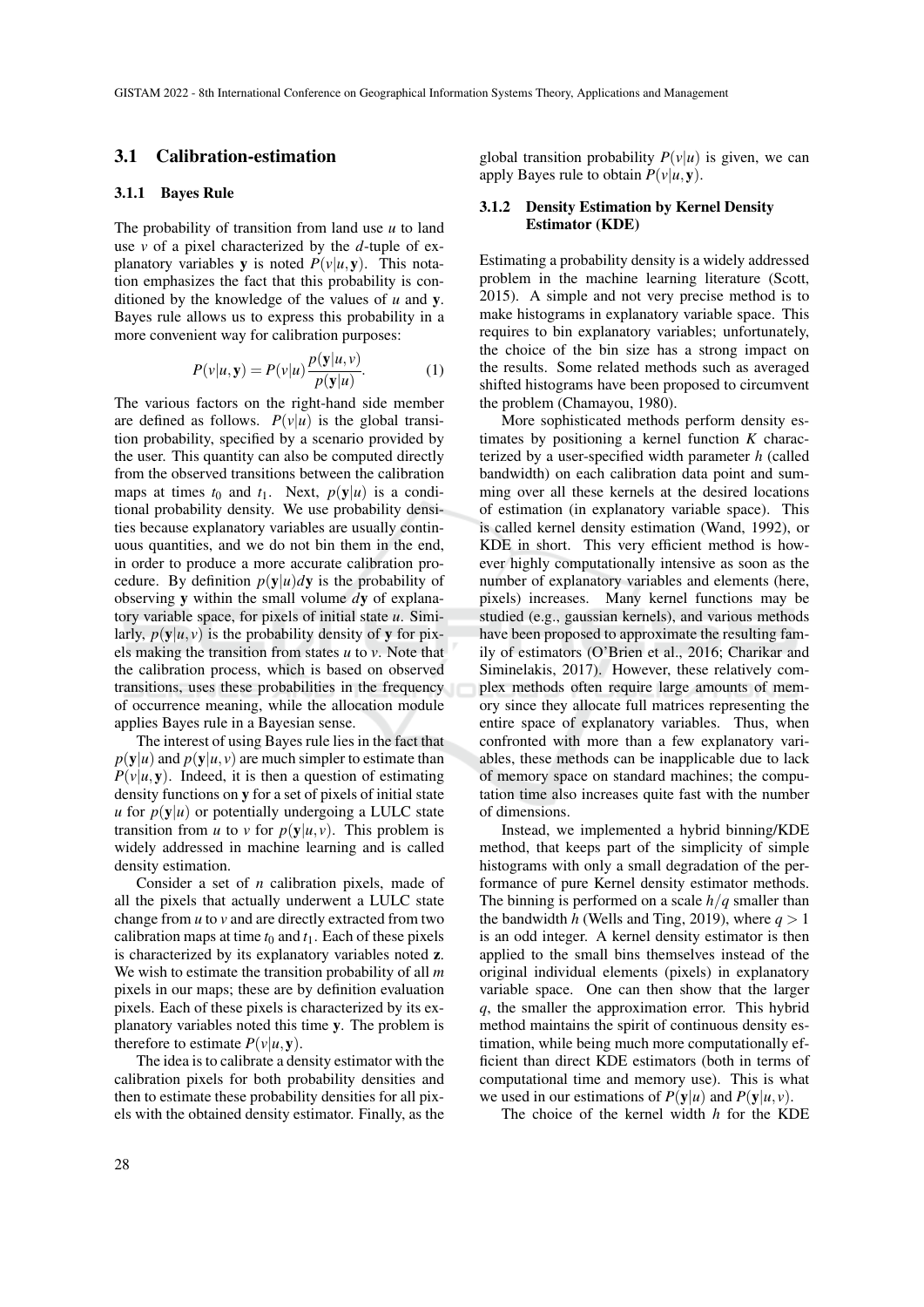method is a very important issue due to its influence on the quality of the estimation. Indeed, choosing a too narrow bandwidth results in an over-interpretation of the observational data and in noisy estimates. On the other hand, a too broad bandwidth leads to underfitting (or over-smoothing) and to a degradation of the estimate of the probability density. The determination of the optimal width of the kernel is a non-trivial problem and is widely discussed in the machinelearning literature (Wand and Jones, 1994; Rudemo, 1982; Sain et al., 1994). However, these methods are computationally very expensive as soon as the number of pixels is large and the number of dimensions exceeds 3, which is very frequently the case in LULC change studies.

This being said, in the LULC change context, a slight over-smoothing is not a problem and can even be interesting, because transition probabilities are usually undersampled, and therefore noisy. Consequently, we chose to determine the KDE bandwidth *h* from the principle of maximum smoothing of Terrel (Terrell, 1990), leading to

$$
h_{\text{Terrel}} = \frac{(d+8)^{\frac{d+6}{2}} \pi^{\frac{d}{2}} \int K^2}{16 n (d+2) \Gamma(\frac{d+8}{2})},\tag{2}
$$

where  $K$  is the kernel density estimator. The slight oversmoothing involved turns out to be essentially unnoticeable in our tests, while this prescription considerably reduces the computational burden of KDE methods. We have checked on various test problems, and will soon show, that even simple kernel functions (such as a square box, a triangle or a gaussian kernel) give

much more accurate results than existing calibration methods.

Note finally that, because explanatory variables are of widely different nature and not statistically independent, it is necessary to normalize them in order to work with data of zero mean and covariance matrix equal to the identity in explanatory variable space. This operation is called "whitening transformation" in the machine learning literature. It makes it legitimate to use a unique bandwidth in all dimensions in the transformed explanatory variable space and greatly simplifies the numerical implementation of our calibration-estimation method.

### 3.2 Allocation

In general, the allocation module takes as input a land use map as well as the transition probability maps obtained in the calibration-estimation module. The allocation method presented here also requires the knowledge of the explanatory variables of the input map.

The simulation of an allocated map produces a specific statistical sampling of the transition probabilities. So far, we have focused on pixel transition properties. However, as already mentioned, we allocate pixel patches. Following the logic initiated in Dinamica EGO, a first pixel is selected according to the transition probability distribution obtained by our calibration-estimation procedure. This pixel is called a "core pixel" or "pivot-cell". Then, a specific procedure is applied to create a patch around this core pixel. This procedure is characterized by different parameters such as the surface of the patch, and its elongation. Patches created in this way reproduce some of the statistical properties of actually observed transition patches, but are defined algorithmically to provide some randomness in their shape.

The allocation modules implemented in the existing software turn out to be all biased to various extents. Such biases have not yet been identified in the literature, first because a biasing criterion has not been formulated, and second because the details of these software allocation procedure is not fully documented. We have circumvented this last problem by a combination of literature analysis, educated guesses, retro-engineering, questions to model developers, and re-implementation (when feasible) of these allocation algorithms to check that our understanding of their structure and content exactly reproduces the outcome of the original software on a number of test problems. We have also formulated a simple but powerful "nobias" criterion, which, in essence, requires that the post-allocation probability distributions are identical to the pre-allocation ones. This is in fact more of an unavoidable self-consistency requirement, but it turns out that none of the existing LULC change modelbuilding software does satisfy it.

This allowed us to implement a strategy of systematic identification and characterization of the various biases present in existing model-building software. We illustrate this process on a particularly important bias related to pruning, relying on an efficient bias-free algorithm which avoids the need for pruning.

### 3.2.1 Pruning

LULC change models may involve a very large number of pixels (e.g., tens of millions). Therefore, it can be interesting to pre-select a limited number of pixels in order to speed up the allocation procedure. This pre-selection is called pruning and is implemented by Dinamica EGO and LCM in two different ways, both of which turn out to be significant sources of bias.

Dinamica EGO's pruning method consists in ranking pixels by decreasing order of transition probabil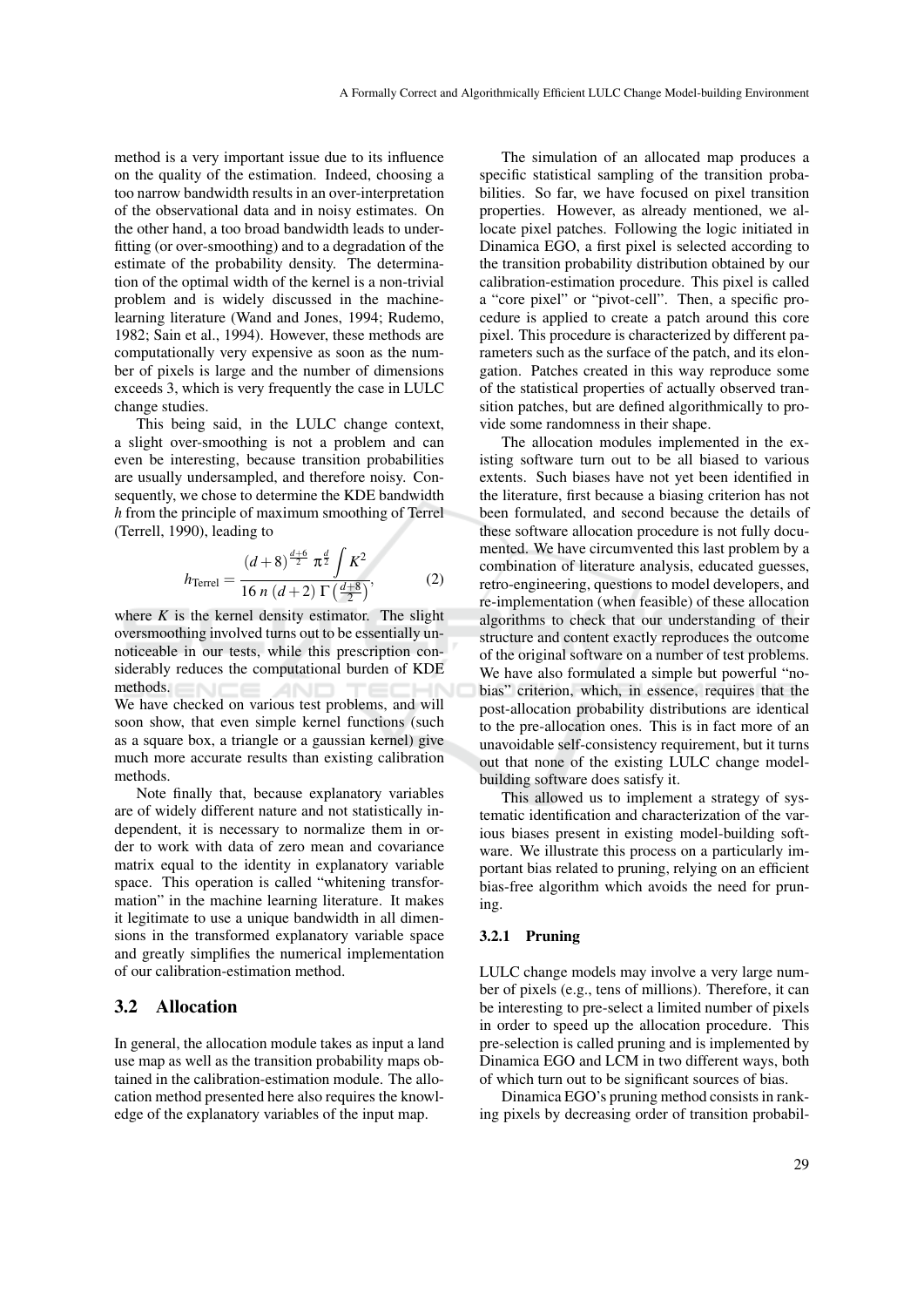ity  $P(v|u, y)$ . Pixels are then pre-selected in this order in this list; the number of pre-selected pixels is equal to the number of pixels necessary to reach the targeted LULC change surface defined by the user selected scenario, multiplied by a pruning parameter *F*. The default value is  $F = 10$  (ten times as many pixels as needed for the various transitions are pre-selected).

LCM ranks the pixels by decreasing order of the probability density (or probability distribution if binned) of the explanatory variables for this transition,  $p(\mathbf{v}|\mathbf{u}, \mathbf{v})$ . Then LCM keeps the exact number of pixels that are necessary to reach the targeted transition surface defined by the selected scenario, and has a specific procedure to resolve conflicts of allocation for the same pixel. Thus, LCM's pruning method is also its allocation method since all pixels selected in this way are directly allocated without any further consideration. This procedure has the advantage of simplicity and ensures that transitions occur in patches (due to the spatial continuity of the explanatory variables probability densities). However, the maps allocated by LCM often suffer from a severe lack of realism, and they always violate our selfconsistency no-bias requirement.

Although establishing which probability ordering should in principle be used for pruning is not an obvious task, we have proved that LCM's choice  $[p(y|u, v)]$  is the theoretically correct one; this applies although the correct allocation probability distribution is by definition  $P(v|u, y)$ . This being said, both Dinamica EGO and LCM pruning strategies are strongly biased because they modify to various extents the probability distributions which should be enforced exactly. LCM is the more biased of the two, although Dinamica EGO has chosen an incorrect probability ordering for pruning.

An unbiased pruning method necessarily consists in a random sampling performed according to  $p(y|u, v)$ , and selects the number of kernel pixels needed to reach the targeted number of transited pixels. Thus, the probability distribution of this pixel subsample will be statistically representative of  $p(y|u, v)$  and there will be no unwarranted truncation of this probability density distribution.

The motivation for applying a pruning procedure lies in the numerical acceleration of the allocation method for a very large number of pixels. However, the implementation in Python of the our allocation procedure as presented in section 3.2.2 proves to be numerically very efficient without pruning, even though the number of pixels in some of our case studies is very large  $(>10^8)$ ; this efficiency relies on the use of dedicated Python functions, which perform nearly as fast as equivalent C codes. Still, we have de-

signed a bias-free pruning algorithm, for possible use in particular problems.

### 3.2.2 Unbiased Allocation

In addition to pruning, other biases can occur in the allocation procedure. In particular, the creation of patches around a core pixel automatically excludes these patch pixels from the rest of the allocation procedure. However, they could just as well be selected afterwards.

In order to resolve such potential conflicts, we designed the following iterative allocation procedure for a given initial land use state :

- 1. We know the transition probability  $P(v|u, y)$  of each pixel for all  $(u, v)$ . We can therefore apply a generalized Von Neumann rejection sampling, which allows us to test all possible states *v* at the same time for any given *u*. We obtain an unbiased sample of kernel pixels for each of the transitions studied. If no kernel pixel is selected, the allocation procedure is terminated at this point.
- 2. A single kernel pixel is randomly and uniformly drawn; its associated transition has been determined in the previous step.
- 3. The procedure of patch creation around this core pixel is applied next. The selected pixels are actually allocated on the simulated map.
- 4.  $P(v|u)$  is updated, taking into account that a certain number of pixels have already been allocated. This probability is therefore reduced for the rest of the allocation procedure in the considered time step.
- 5.  $p(y|u)$  is updated next because some elements have already been allocated, which has modified the probability density distribution of the explanatory variables.
- 6.  $p(v|u, y)$  is then recalculated from Bayes rule Eq. (1); the probabilities involved in steps 4 and 5 are also updated. We then start again at step 1.

We have shown that a carefully designed algorithm of this type is bias-free. This procedure is however demanding since it requires to re-estimate very frequently  $p(y|u)$ . We therefore update this probability distribution only when the percentage of allocated pixels is significant enough that the estimated probability is too far from the real distribution (in practice, after a fixed small percentage of state changes has been achieved). This may introduce a slight bias.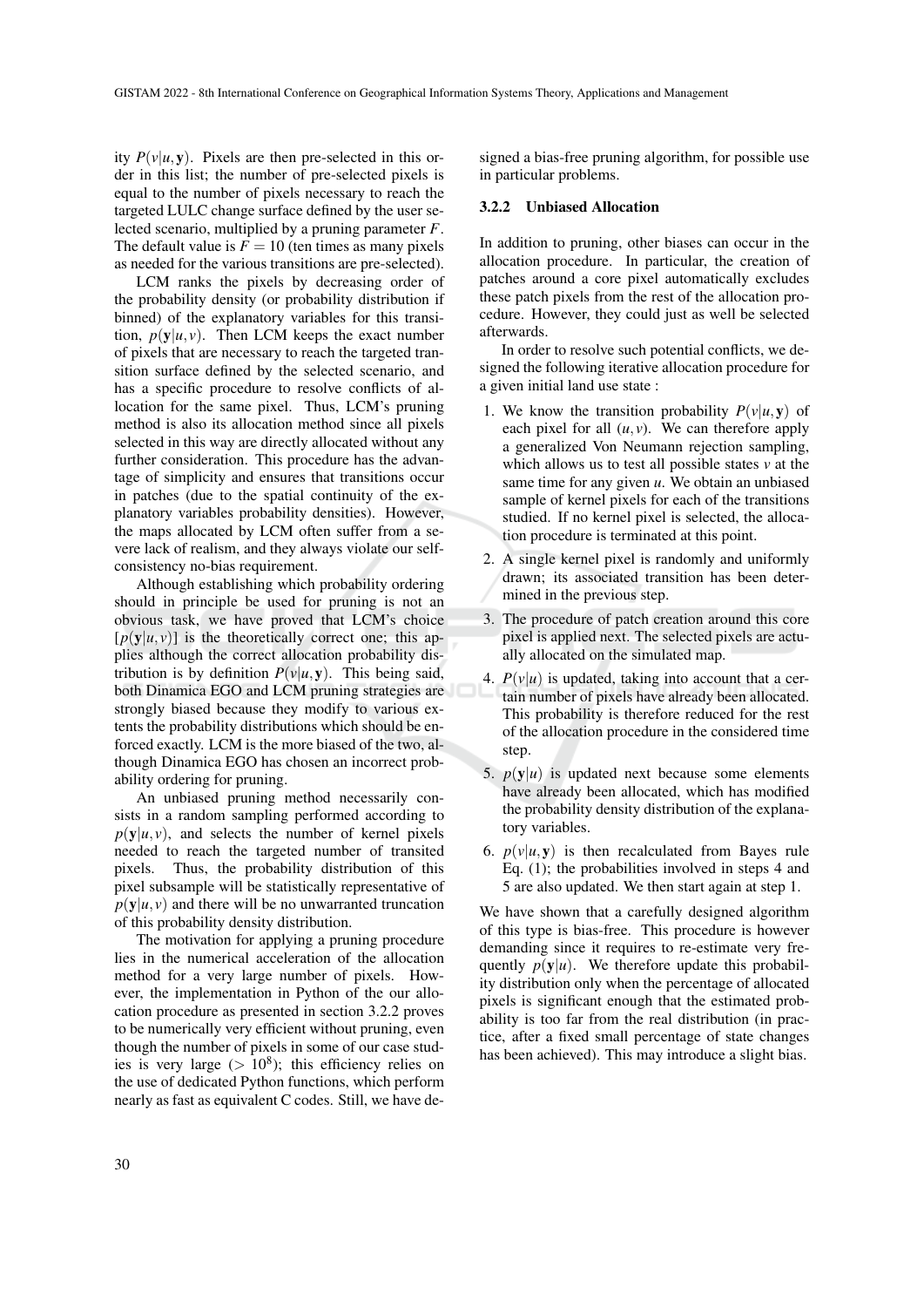## 4 EVALUATION

A review of the literature shows that validating the results obtained by LULC change models is an uncommon practice. This deficiency underlies some of the doubts that may be raised on the robustness of LULC change modeling (van Vliet et al., 2016). In any case, before specific results may be validated, the modeling framework itself should be validated. A first attempt along these lines has already been carried out on artifical data (Mas et al., 2014) but the lack of exact knowledge of the transition probabilities involved precluded any detailed evaluation of the LULC change models that were tested in this earlier work. Indeed, one of the main problems of statistical LULC change modeling is the estimation of the probability distribution  $P(v|u, y)$  (section 3.1), and, furthermore, it is impossible to know this probability distribution exactly in a real case study. Validating this estimation of  $P(v|u, y)$ therefore remains an essential objective.

We propose here a simultaneous validation method for the calibration-estimation and global calibration-estimation/allocation procedures, that allows us to objectively compare different modelbuilding strategies. This is achieved by quantifying the difference between the transition probabilities obtained from our hybrid KDE estimation in the calibration phase or in the post-allocation one, and exactly specified pre-calibration transition probabilities. We may proceed to this effect from semi-real or completely artificial data. We start from a (real or artificial) LULC map at  $t = t_0$ . We adopt an exactly known transition probability distribution,  $P^*(v|u, y)$ . This exact transition probability may be defined analytically or numerically. Then, a new LULC map at time  $t = t_1$ is produced with our allocation procedure (based on this exact probability distribution and our patch creation algorithm).

This allows us to implement two validation processes:

Calibration-estimation Comparison. We select a calibration-estimation method from an existing LULC change model-building environment, and produce from the two maps just specified at *t*<sup>0</sup> and  $t_1$  an estimate  $\hat{P}(v|u, y)$  of  $P^*(v|u, y)$ . We repeat this process for all the calibration methods we want to compare, including ours.

#### Calibration-estimation/Allocation Comparison.

We now wish to evaluate the relative efficiencies of these modeling environments over the whole calibration-estimation/allocation process. We thus use as inputs the LULC map at  $t = t_1$  and the probability distribution  $\hat{P}(v|u, y)$  determined by the previously described calibration-estimation

comparison process, for any of the modeling environments tested. We produce next a new LULC map at  $t = t_2$  from the associated allocation procedure. We recover a new postallocation estimate  $\tilde{P}(v|u, y)$  of  $P^*(v|u, y)$  from the calibration-estimation method of the same modeling environment. We repeat this process for all the modeling environments we want to compare, including ours.

The comparison of the exact (enforced) probability distribution with the estimated ones can be done in various and more or less sophisticated ways. In this article, we limit ourselves to two very simple approaches. The first one consists in producing graphs of the estimated distributions  $\hat{P}(v|u, y)$  and the exact one  $P^*(v|u, y)$  considered as a function of y, for various one-dimensional cuts in explanatory variable space, e.g., by fixing all explanatory variables but one. This gives a direct check of the accuracy of the various methods, but only on a limited (although randomly chosen) set of locations in explanatory variable space.

The second validation method is more global and consists in calculating the average of the absolute error throughout explanatory variable space:

$$
\varepsilon_{\text{calib}} = \frac{1}{m} \sum_{i=1}^{m} \left| P^*(v|u, \mathbf{y}^i) - \hat{P}(v|u, \mathbf{y}^i) \right|,
$$
  

$$
\varepsilon_{\text{tot}} = \frac{1}{m} \sum_{i=1}^{m} \left| P^*(v|u, \mathbf{y}^i) - \tilde{P}(v|u, \mathbf{y}^i) \right|
$$
 (3)

where *m* is the number of pixels where the difference is evaluated (generally, all pixels concerned by the  $u \rightarrow v$  transition in a map), and where the subscript "calib" or "tot" refers either to the calibration-estimation comparison process or to the global calibration-estimation/allocation one.

By construction Eq. (3) tends to underestimate large but localized differences. Using onedimensional cuts minimizes this possibility to some extent. We could also, e.g., identify the largest absolute difference, and count the number of pixels where this difference is achieved within a given tolerance. We avoid relative differences because they might be very large where the transition probability is low, but this would not necessarily reflect a notable inaccuracy in the estimation itself.

In any case, we can measure the difference between the exact and estimated probability distributions, a validation test that has been never been performed so far, and thus have a first global evaluation of the relative robustness of various calibrationestimation and allocation modules (ours as well as the ones implemented in existing model-building software).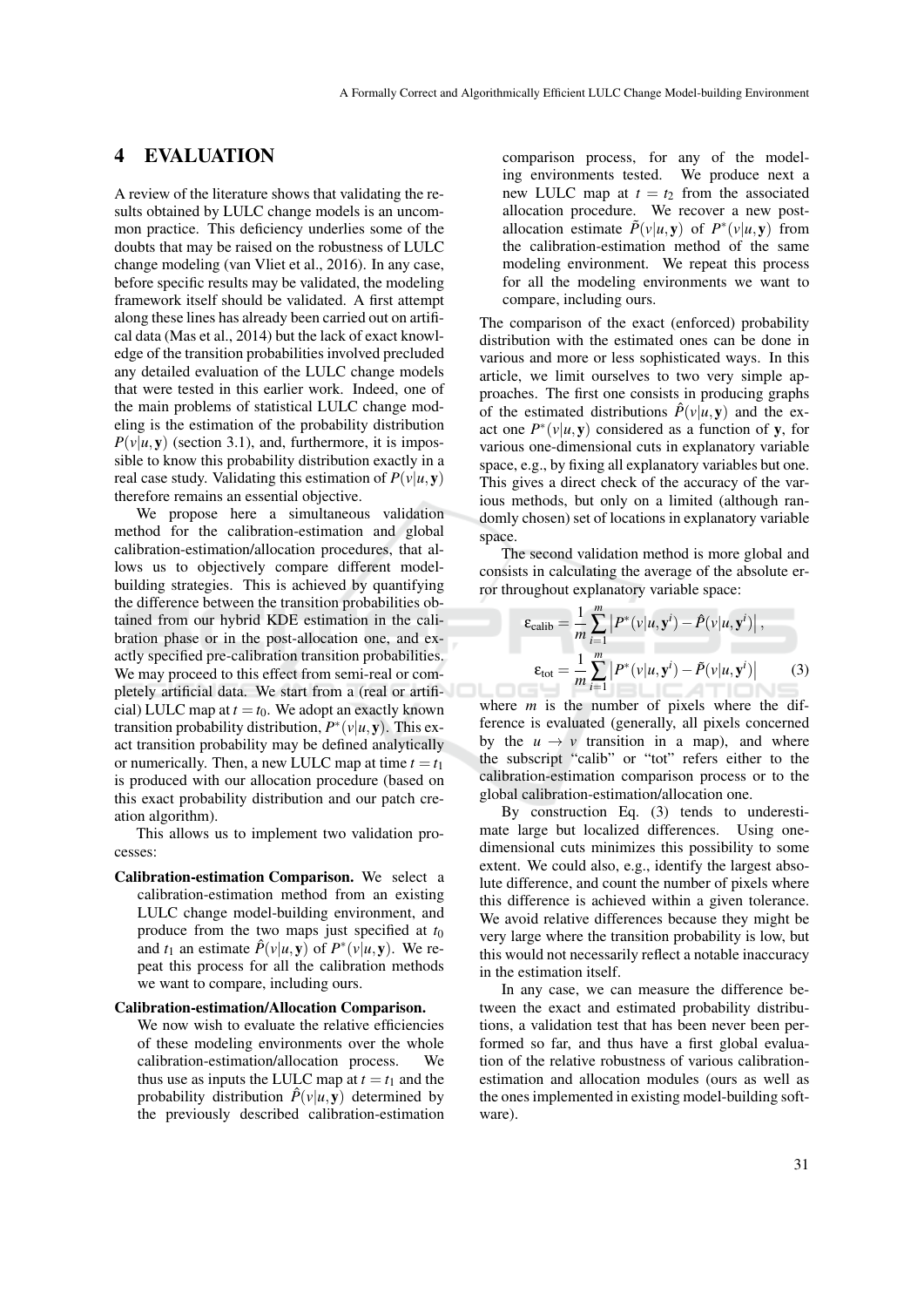Our own calibration-estimation and allocation procedures are tested simultaneously and not independently in both comparison processes (as the second map needed in these tests is produced by our allocation procedure). One may therefore ask whether they are both validated in this way. Several lines of arguments show that this is the case, relying on *a priori* and *a posteriori* analyses. First, we have formally proved that our allocation procedure is bias-free (the proof will be given elsewhere), i.e., that it enforces the correct transition probability distribution. Also, the KDE density estimation procedures have been shown to converge exactly to the correct density distribution in the machine-learning literature in the limit of a large number of available points (this form of convergence is weaker than for allocation, but still relevant). This applies also to our own hybrid KDE calibrationestimation method, except possibly close to boundaries in explanatory variable space due to the kernel truncation correction applied there (not described in our overview of the method). Second, the numerical efficiency of our algorithms allow us to produce a large number (thousands) of calibration-allocation sequences for the same time step in a reasonable computation time. We checked on a number of test problems that post-allocation transition probabilities (recovered by our calibration-estimation procedure) converge in expectation value to the enforced one by averaging over these multiple allocations. These arguments provide an *a posteriori* validation of both procedures. Indeed, having errors or biases introduced by one procedure nearly exactly compensated by the other is beyond unlikely, considering the very different strategies used in their elaboration.

A similar concern may be raised about the fact that using our own allocation procedure to produce the  $t = t_1$  LUC map for testing calibration-estimation procedures may favor our method over the others. This concern is misplaced for the same type of reason: the way this second map was produced is irrelevant precisely because there is no relation between our allocation procedure and any of the calibrationestimation procedures we have tested. Also, we have just shown (or at least convincingly argued, until the above-mentioned proofs are available in print), that our allocation procedure produces unbiased postallocation probability distributions, so that the amount of bias (due in fact to statistical noise) produced on a single  $t = t_1$  map is limited. In any case, it applies equally to all tested calibration methods, which are therefore treated on the same footing in this respect.

## 5 RESULTS AND DISCUSSION

In this section we apply the evaluation methods presented in section 4. We thus define a case study that is intended to be representative of commonly encountered LULC change problems. We put to the test our own modules (section 3) as well as the ones implemented in the existing model-building software introduced in section 2.3. The parameters used for each model are specified in the Appendix.

### 5.1 Case Study Short Description

We are interested in a study area of 94 square kilometers located in the Isère *département* in France. We focus on a smaller sector in the Southwest of the town of Grenoble; we have raster maps describing this smaller area at 15 meters of resolution (6.3 million pixels), and use 7 different land use classes at the coarsest typology level (water bodies, mineral areas, forests, agricultural areas, urban areas, economic activity areas and other), and up to several tens at the finest level. These data have been used in a recent project, whose objective was to explore the future of ecosystem services at the 2040 horizon under various land planning scenarios (Vannier et al., 2016; Vannier et al., 2019a; Vannier et al., 2019b).

For our present purposes, we only focus on a single transition, namely from agricultural areas (*u*) to urban areas  $(v)$ . This is one of the main transitions responsible for urban sprawl. We chose this transition for the sake of clarity and simplicity. The number of agricultural area pixels is ∼ 3.3 million.

We have selected three explanatory variables to characterize this transition: elevation above sea level in meters  $(y_0)$ , slope in degrees  $(y_1)$  and shortest distance from urban areas in meters  $(y_2)$ . These are three of the main explanatory variables typically used in urban sprawl studies relying on statistical LULC modelling frameworks.

In line with the evaluation strategy described in section 4, we enforce a specific transition probability distribution, namely we adopt a multivariate Gaussian distribution:

$$
P^*(v|u, \mathbf{y}) = \begin{cases} \n\mathcal{N}_{u, \Sigma}(y_0, y_1, y_2) & \text{if } \{y_0, y_1, y_2\} \in \mathcal{D} \\ \n0 & \text{else} \n\end{cases} \tag{4}
$$

where  $\mathcal{N}_{\mu,\Sigma}$  refers to a normal distribution of mean  $\mu$  (vector of the means of the explanatory variables), and covariance matrix  $\Sigma$  (covariance matrix of the explanatory variables),  $(y_0, y_1, y_2)$  is the vector of explanatory variables, and *D* is a subset of the explanatory variable space where the probability density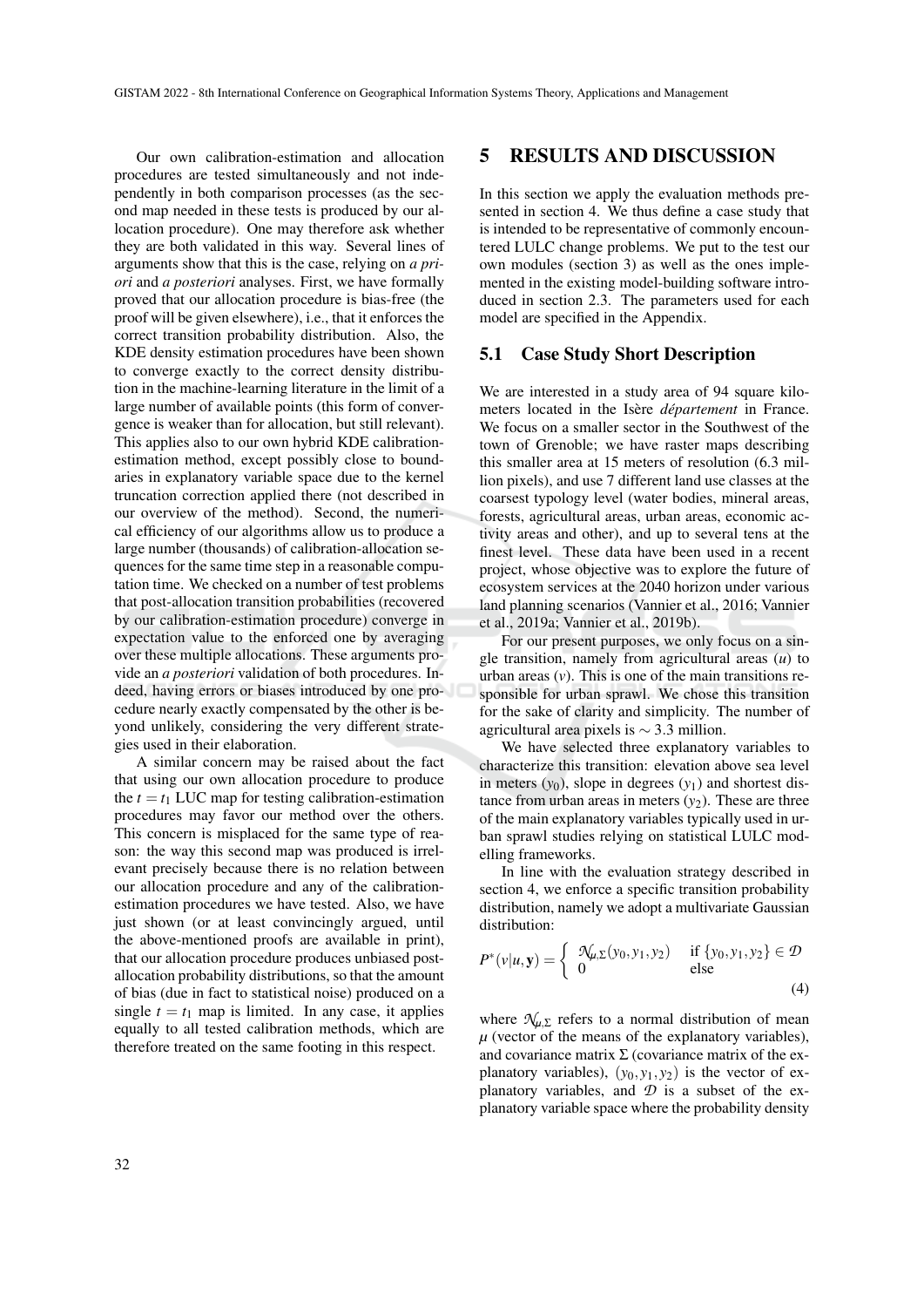$P(y|u)$  is larger than a (small) threshold (this avoids potential problems in the application of Bayes rule without introducing any significant bias in the transition probability distribution). The exact definition of  $\mu$ ,  $\Sigma$  and  $\mathcal D$  are given in the Appendix.

### 5.2 Mean Absolute Error Comparison

The pixel-averaged absolute errors are calculated with Eq. (3) of section 4 and reported in Table 1.

CLUMPY's  $\varepsilon_{\text{calib}}$  is about four times lower than for the next best existing software with respect to this evaluation criterion, Dinamica EGO. This confirms the quality of the KDE estimator relative to other methods. As expected,  $\varepsilon_{\text{tot}} > \varepsilon_{\text{calib}}$  whatever the model since the allocated map is a particular instantiation of the estimated probability distribution, which is itself an approximation of the exact one. We notice also the influence of the pruning factor *F* of Dinamica EGO: reducing this parameter results in a larger error (note that  $F = 10$  is the default value of this parameter). This finding is consistent with the fact that Dinamica EGO's pruning procedure performs a sharp truncation of the probability density (section 3.2.1).

We can also repeat the allocation step in the combined calibration-estimation/allocation process. We have chosen to run it 100 times (last column of Table 1), and average over these various runs in order to improve the precision of the estimation of the transition probability distribution. This is ineffective for LCM ( $\varepsilon_{\text{tot, 100}} = \varepsilon_{\text{tot}}$ ), consistently with the fact that LCM allocation procedure is deterministic (see section 3.2.1). For Dinamica EGO, the improvement is marginal, which reflects the error due to pruning. On the other hand, CLUMPY displays a significant improvement and comes very close to the value obtained for the calibration-estimation comparison:  $\varepsilon_{\text{calib}} \approx$  $\varepsilon$ <sub>tot,100</sub>. The allocation error itself has become negligible compared to the calibration-estimation one, consistently with the fact that our allocation algorithm is bias-free.

#### 5.3 One-dimensional Cut Comparison

The graphs of the estimated distributions  $\hat{P}(v|u, v)$ and  $\tilde{P}(v|u, v)$  returned by the different models are visible in Fig. 2. This shows a one-dimensional cut at fixed altitude and slope, while using the shortest distance to existing urban areas as abscissa. The exact transition probability, computed from  $P^*(v|u, y)$ , Eq (4), is also represented. There are two subplots, one for calibration-estimation comparisons  $[\hat{P}(v|u, v)]$ , one for global calibration/allocation comparisons  $[\tilde{P}(v|u, y)]$ . Although this is a limited and lo-

Table 1: Comparison of models through Eq. (3) for the calibration-estimation and calibration/allocation comparison processes. DE = Dinamica EGO, for two different pruning factors  $(F = 10$  and 100). The last column results from an average over 100 allocations of the same time step.

| model           | $\epsilon_{\rm calib}$ | $\epsilon_{\rm tot}$ | $\epsilon_{\text{tot}, 100}$ |
|-----------------|------------------------|----------------------|------------------------------|
| <b>CLUMondo</b> | $3.56e^{-3}$           |                      |                              |
| LCM LR          | $3.35e^{-3}$           | $6.59e^{-3}$         | $6.59e^{-3}$                 |
| <b>LCM SW</b>   | $1.75e^{-3}$           | $5.85e^{-3}$         | $5.85e^{-3}$                 |
| <b>LCM MLP</b>  | $1.38e^{-3}$           | $6.58e^{-3}$         | $6.58e^{-3}$                 |
| $DE$ F=10       | $1.29e^{-3}$           | $5.31e^{-3}$         | $5.27e^{-3}$                 |
| $DE$ F=100      | $1.29e^{-3}$           | $1.65e^{-3}$         | $1.17e^{-3}$                 |
| <b>CLUMPY</b>   | $3.37e^{-4}$           | $9.84e^{-4}$         | $3.39e^{-4}$                 |

cal comparison, this exemplifies the behavior of each of the model-building algorithms.

Fig. 2a represents the transition probabilities estimated by the calibration-estimation comparison process. We observe a large disparity in the obtained estimations. It seems fair to say that the existing modeling environments fail to represent in an accurate way the exact probability distribution, although it was chosen to be relatively smooth. The dispersion in these results must clearly contribute to the problem discussed in introduction, a point that will be quantified more precisely in the future. Our own modeling environment (CLUMPY) performs very well, comparatively and in absolute.

Dinamica EGO displays a significant deviation from the exact curve which can be traced back to the assumption of independence of explanatory variables and to the pruning process (a point we will discuss in more detail elsewhere). LCM SW and LCM MLP deviate even more significantly, especially in regions where there have been very few, if any, observed transitions. Finally, CLUMondo and LCM LR follow the trend of the 'exact' curve. This is somewhat coincidental as these models are parametric, i.e., they perform a logistic regression for a specific type of curve, which is by chance similar to the one adopted here. Had we used a more complex probability distribution dependence on y instead, e.g., a bimodal distributions with two peaks, the result of LCM LR and CLUMondo would have been much less convincing (we checked this point).

Fig. 2b represents the transition probabilities estimated from the whole calibrationestimation/allocation comparison process. Let us point out that this is a single run (no average over a series of allocation for the same time step is performed), which by definition presents a significant statistical noise (section 5.2) as this noise adds up at every stage of the whole process. This being said, once again, CLUMPY performs significantly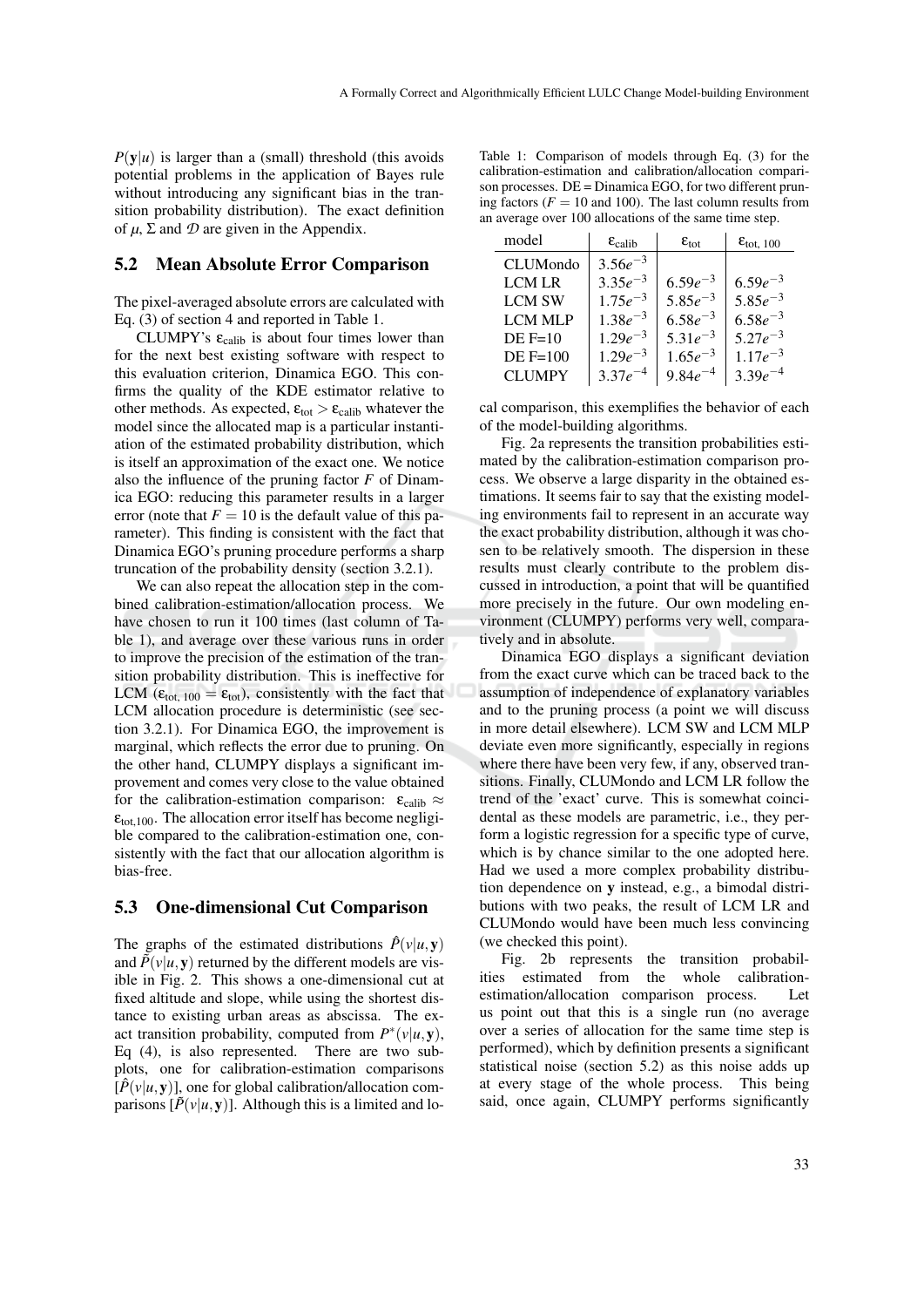| Table 2: Computation time of the different modeling envi-    |
|--------------------------------------------------------------|
| ronments for the case study of 5.1, and for the calibration- |
| estimation and global calibration/allocation comparison      |
| processes (total column) of section 4. $DE = Dinamica EGO$   |
| with two different pruning factors $(F = 10$ and 100).       |
|                                                              |

| model                                     | Calibration<br>Estimation                                                           | Total                                                           |  |
|-------------------------------------------|-------------------------------------------------------------------------------------|-----------------------------------------------------------------|--|
| <b>CLUMondo</b>                           | $45 \text{ sec}$                                                                    | 45 sec                                                          |  |
| <b>LCM MLP</b><br><b>LCM SW</b><br>LCM LR | $2 \text{ min } 40 \text{ sec}$<br>19 min 15 sec<br>$2 \text{ min } 40 \text{ sec}$ | $3 \text{ min} 18 \text{ sec}$<br>19 min 53 sec<br>3 min 18 sec |  |
| $DE$ F=10<br>$DE$ F=100                   | $32$ sec                                                                            | $35 \text{ sec}$<br>38 sec                                      |  |
| <b>CLUMPY</b>                             | sec                                                                                 | 11 sec                                                          |  |

better than the other modeling environments. We can observe very clearly the differences produced by the pruning parameter and the assumption of statistically independent explanatory variables for Dinamica EGO (we will quantify elsewhere the respective importance of these two sources of bias, which are usually the most significant). The  $F = 10$ (orange line) corresponds to the default value of this pruning parameter and produced a substantial bias in this example. We also notice that LCM LR and LCM MLP do not perform any allocation on this cut. Indeed, the LCM pruning method only selects the exact number of pixels to be transited (section 3.2.1). The pixels with the highest probability  $\hat{P}(\mathbf{y}|u, v)$ being obviously not on this slice, no transition is observed, which is a very clear illustration of the bias involved in this allocation method.

### 5.4 Execution Time Comparison

Finally, we focus on the calculation times of the different models. Fast computations are important to be able to perform a sufficient number of simulations of the same problem (this is never done in LULC change modeling, but would in fact be required to extract meaningful statistical information, in agreement with the probabilistic and Markovian nature of projections). This would also allow the user to perform sensitivity analyses (something which again is never attempted).

The results are summarized in Table 2. First we point out that these results do not do justice to the major computational advantage of CLUMPY on very large problems (tens or hundreds of millions of pixels and several LULC transitions), where it outperforms all other modeling environments by a factor of at least 100 in computational time. However, for large problems, some of the methods evaluated do not even converge in 24h, while CLUMPY converges in a matter

of minutes, which is why we chose a small enough problem, in order for the comparison to be possible.

We still obtain a reasonable numerical efficiency for CLUMPY compared to the other models. Note that the KDE parameter  $q$ , which is set to 51 here linearly influences the calibration-estimation time. Having a lower value of *q* speeds up the process but increases the error in the estimated probability distribution. Also, the allocation algorithm presented in section 3.2 implies to recompute  $p(\mathbf{v}|u)$  frequently enough to obtain a bias-free allocation, and this also introduces a computation time penalty.

CLUMPY is always more efficient in computing dynamic distance maps than its closest competitor, Dinamica EGO. The largest the problem, the largest the gap in efficiency (CLUMPY is approximately quadratically more efficient than Dinamica EGO with increasing problem size). Conversely, the need to recompute probability distributions frequently enough during the allocation step (in order to ensure an unbiased allocation) is always a computation time penalty for CLUMPY. In fact, Dinamica EGO would greatly benefit from a change in its algorithm of dynamic distance updating (such as the python function SCIPY.NDIMAGE used by CLUMPY).

## 6 CONCLUSIONS

This paper introduces a new spatially explicit statistical LULC change modeling environment, CLUMPY. This environment is based on sound theoretical considerations, and is numerically efficient. In particular, we will show explicitly in a series of papers under preparation that our patch-oriented probabilistic formulation of LULC state transitions is formally correct, and that our algorithmic implementations of these theoretical bases is bias-free. We will also present an investigation strategy that allowed us to identify the sources of biases and errors in existing software in a systematic way, and correct them in our new modeling environment. This endeavor is designed to help reduce the differences of behavior between existing LULC change modeling environments on a given problem and set of data pointed out in the introduction, and to provide at least one such environment where remaining errors (mostly due to statistical noise) are under strict control and can be precisely quantified.

In the process, we have introduced a new calibration strategy inspired from the large body of work performed on density evaluation in the machine-learning community. Our implementation of this strategy produces significant improvements in the precision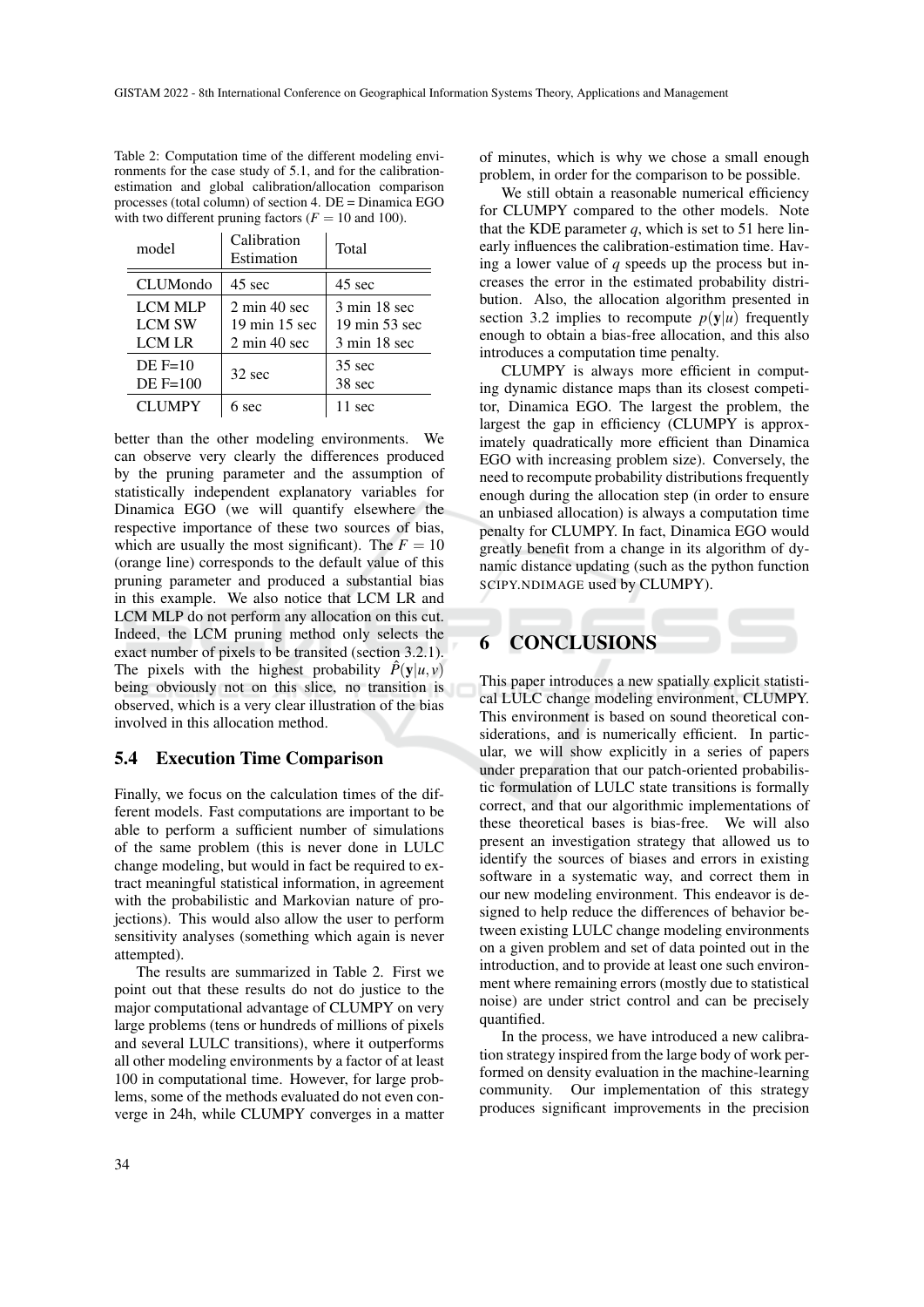

(a) Calibration-estimation comparison process.

(b) Global calibration/allocation comparison process (for a single allocation run).

Figure 2: Transition probability one-dimensional cut from agricultural to urban areas with respect to distance to existing urban areas, with elevation set to 300 m and slope set to 2*<sup>o</sup>* .

of the calibration process, in comparison to existing calibration methods. We have also used a new, bias-free, patch-allocation algorithm. This couple of calibration-allocation procedures is always unbiased and substantially more precise than existing ones. It is more efficient in terms of computational time on small (millions of pixels) problems, and significantly faster (up to  $\sim$  100 times) than existing software on large or very large problems (tens to hundreds of millions of pixels).

We have finally proposed an evaluation method in section 4 allowing us to perform effective comparisons of the performances of various modeling environments, including ours. This constitutes a first step towards a systematic validation procedure for LULC change models. This method takes advantage of the fact that it is both more relevant and more efficient to compare models in explanatory variable space rather than in physical space. Indeed, LULC change calibration data are often undersampled, by necessity, and the type of LULC change models analyzed here is statistical in nature. Both features imply that trying to reproduce transition locations exactly in physical space is often essentially impossible and misleading. Instead, one should focus on reproducing the correct probability structure in explanatory variable space, and, to a lesser extent, in patch parameter space (patch characteristics have not yet been seriously characterized in existing LULC change modeling environments).

All these points will be elaborated upon in detail in our forthcoming papers.

### REFERENCES

- Alexander, P., Prestele, R., Verburg, P. H., Arneth, A., Baranzelli, C., Batista e Silva, F., Brown, C., Butler, A., Calvin, K., Dendoncker, N., Doelman, J. C., Dunford, R., Engström, K., Eitelberg, D., Fujimori, S., Harrison, P. A., Hasegawa, T., Havlik, P., Holzhauer, S., Humpenöder, F., Jacobs-Crisioni, C., Jain, A. K., Krisztin, T., Kyle, P., Lavalle, C., Lenton, T., Liu, J., Meiyappan, P., Popp, A., Powell, T., Sands, R. D., Schaldach, R., Stehfest, E., Steinbuks, J., Tabeau, A., van Meijl, H., Wise, M. A., and Rounsevell, M. D. A. (2017). Assessing uncertainties in land cover projections. *Global Change Biology*, 23(2):767–781.
- Chamayou, J. M. F. (1980). Averaging shifted histograms. *Computer Physics Communications*, 21(2):145–161.
- Charikar, M. and Siminelakis, P. (2017). Hashing-Based-Estimators for Kernel Density in High Dimensions. In *2017 IEEE 58th Annual Symposium on Foundations of Computer Science (FOCS)*, pages 1032–1043. ISSN: 0272-5428.
- Eastman, J., Jin, W., Kyem, P., and Toledano, J. (1995). Raster Procedure for Multi-Criteria/Multi-Objective Decisions. *Photogrammetric Engineering & Remote Sensing*, 61:539–547.
- García-Álvarez, D., Lloyd, C. D., Van Delden, H., and Camacho Olmedo, M. T. (2019). Thematic resolution influence in spatial analysis. An application to Land Use Cover Change (LUCC) modelling calibration. *Computers, Environment and Urban Systems*, 78:101375.
- Mas, J.-F., Kolb, M., Paegelow, M., Camacho Olmedo, M. T., and Houet, T. (2014). Inductive pattern-based land use/cover change models: A comparison of four software packages. *Environmental Modelling & Software*, 51:94–111.
- O'Brien, T. A., Kashinath, K., Cavanaugh, N. R., Collins, W. D., and O'Brien, J. P. (2016). A fast and objective multidimensional kernel density estimation method: